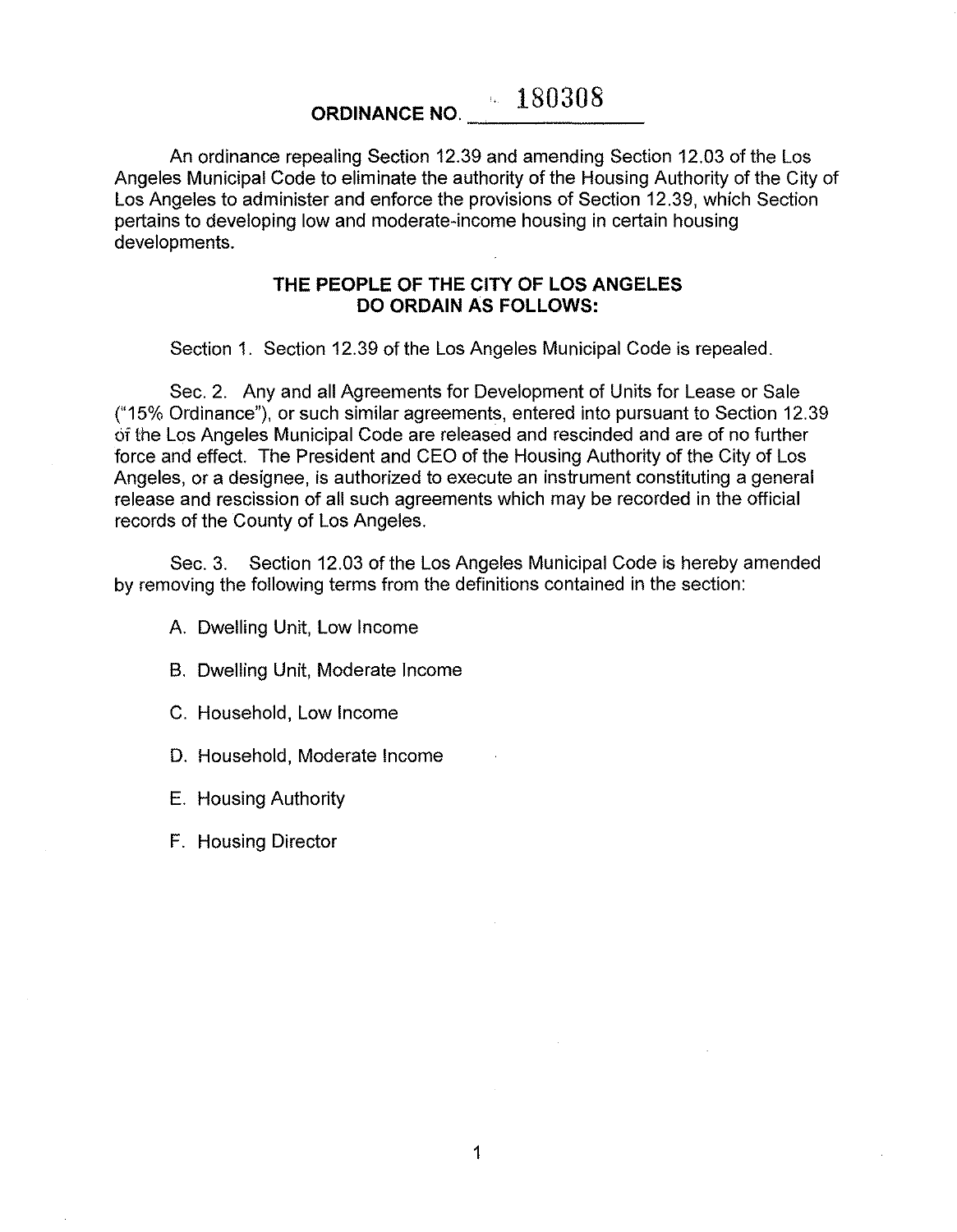Sec. 4. The City Clerk shall certify to the passage of this ordinance and have it published in accordance with Council policy, either in a daily newspaper circulated in the City of LoS Angeles or by posting for ten days in three public places in the City of Los Angeles: one copy on the bulletin board located at the Main Street entrance to the Los Angeles City Hall; one copy on the bulletin board located at the Main Street entrance to the Los Angeles City Hall East; and one copy on the bulletin board located at the Temple Street entrance to the Los Angeles County Hall of Records.

I hereby certify that this ordinance was passed by the Council of the City of Los Angeles, at its meeting of OCT 1 5 2008

**KAREN E. KALFAYAN, City Clerk** 

| B) |        |
|----|--------|
|    | Deputy |
|    |        |
|    | Mayor  |

OCT <sup>232008</sup> Approved \_

Approved as to Form and Legality

ROCKARD J. DELGADILLO, City Attorney

NEIL BLUMENKOPF

**Deputy City Attorney** 

Date 1

File No. CF 07-1848-S2.

M:\Housing Authority\Blumenkopf\15%\Repea! **of** 15% Ordinance.doc